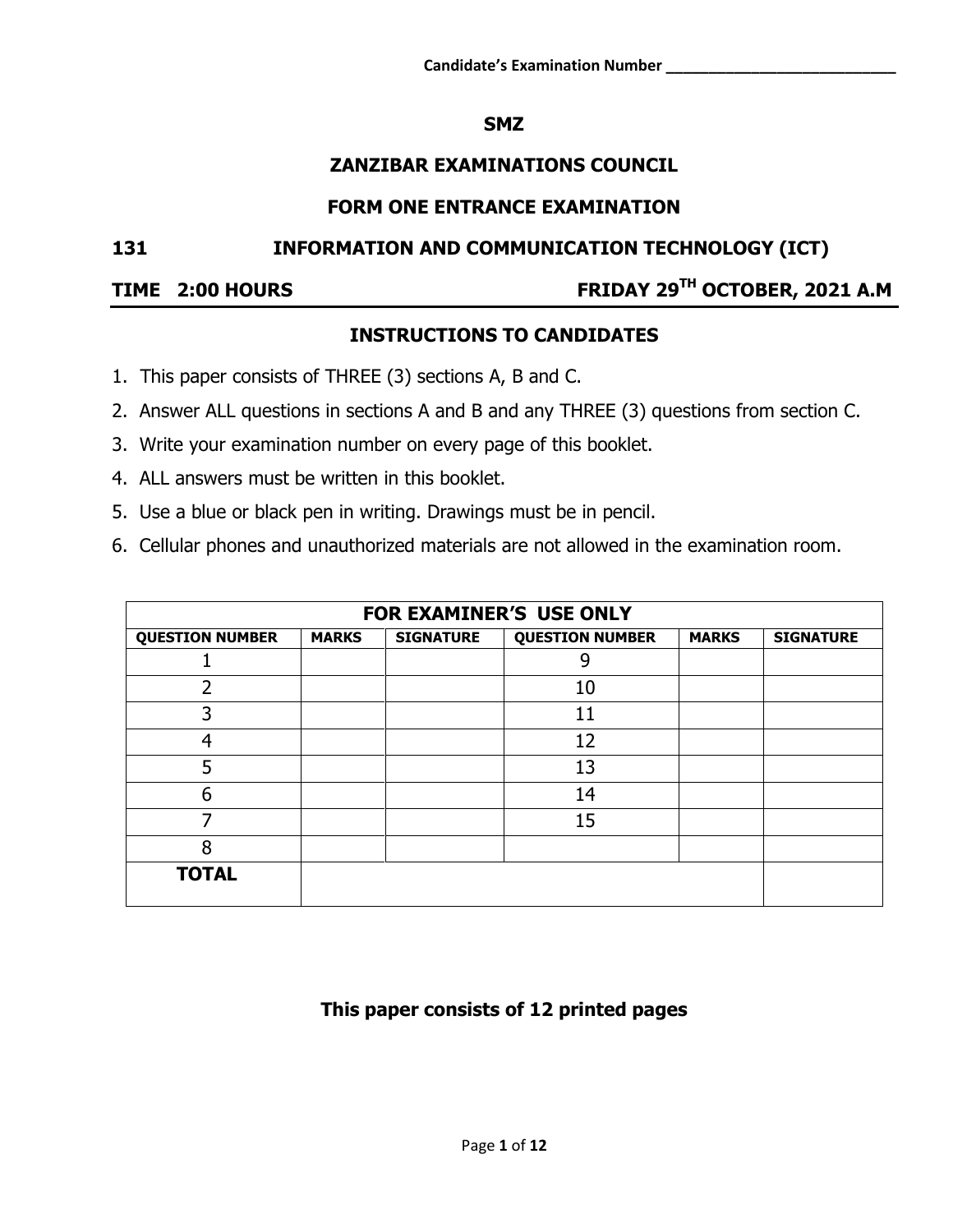## **SECTION A**: **(40 Marks)**

## **Answer ALL questions from this section.**

| 1.                                                            |      | Choose the correct answer and write its letter below the item number in the given table. |                        |                                                                        |                                                                   |             |                     |  |  |
|---------------------------------------------------------------|------|------------------------------------------------------------------------------------------|------------------------|------------------------------------------------------------------------|-------------------------------------------------------------------|-------------|---------------------|--|--|
|                                                               | i)   |                                                                                          |                        | The best example of an item that cannot be sent through post office is |                                                                   |             |                     |  |  |
|                                                               |      | A: Hard paper B: Letter                                                                  |                        |                                                                        | C: Prohibited drugs                                               |             | D: Parcel           |  |  |
|                                                               | ii)  | An easy way of finding materials in a book using key words is to open<br>pages.          |                        |                                                                        |                                                                   |             |                     |  |  |
|                                                               |      | A: Glossary                                                                              | <b>B:</b> Introduction |                                                                        | C: Index                                                          |             | D: Table of content |  |  |
|                                                               | iii) | Example of hardware that is used to move and select an object on the screen              |                        |                                                                        |                                                                   |             |                     |  |  |
|                                                               |      | A: Keyboard                                                                              | <b>B: Mouse</b>        |                                                                        | C: Monitor                                                        |             | D: Speaker          |  |  |
| iv) When writing normal letter, the sender address is written |      |                                                                                          |                        |                                                                        |                                                                   |             |                     |  |  |
|                                                               |      | A: On top right corner of page                                                           |                        |                                                                        | B: On bottom right corner of page                                 |             |                     |  |  |
|                                                               |      | C: On top left corner of page                                                            |                        |                                                                        | D: On bottom left corner of page                                  |             |                     |  |  |
|                                                               |      |                                                                                          |                        |                                                                        | v) The command used to cancel a command given earlier is known as |             |                     |  |  |
|                                                               |      | A: Cut                                                                                   | B: Copy                |                                                                        | C: Paste                                                          |             | D: Undo             |  |  |
|                                                               |      | vi) Which one of the following is a traditional communication equipment?                 |                        |                                                                        |                                                                   |             |                     |  |  |
|                                                               |      | A: Computer                                                                              | B: Horn                |                                                                        |                                                                   | C: Magazine | D: Telephone        |  |  |
|                                                               |      | vii) Row can be defined as                                                               |                        |                                                                        |                                                                   |             |                     |  |  |
|                                                               |      | A: A vertical line of cells                                                              |                        |                                                                        | B: Horizontal line of cells                                       |             |                     |  |  |
|                                                               |      | C: Is an excel document                                                                  |                        |                                                                        | D: It is a work sheet paper                                       |             |                     |  |  |
|                                                               |      | viii) The following is a list of some commonly used down loaders <b>except</b>           |                        |                                                                        |                                                                   |             |                     |  |  |
|                                                               |      | A: Get right                                                                             |                        |                                                                        | B: Nitro downloader                                               |             |                     |  |  |
|                                                               |      | C: Orbit downloader                                                                      |                        |                                                                        | D: Search engine.                                                 |             |                     |  |  |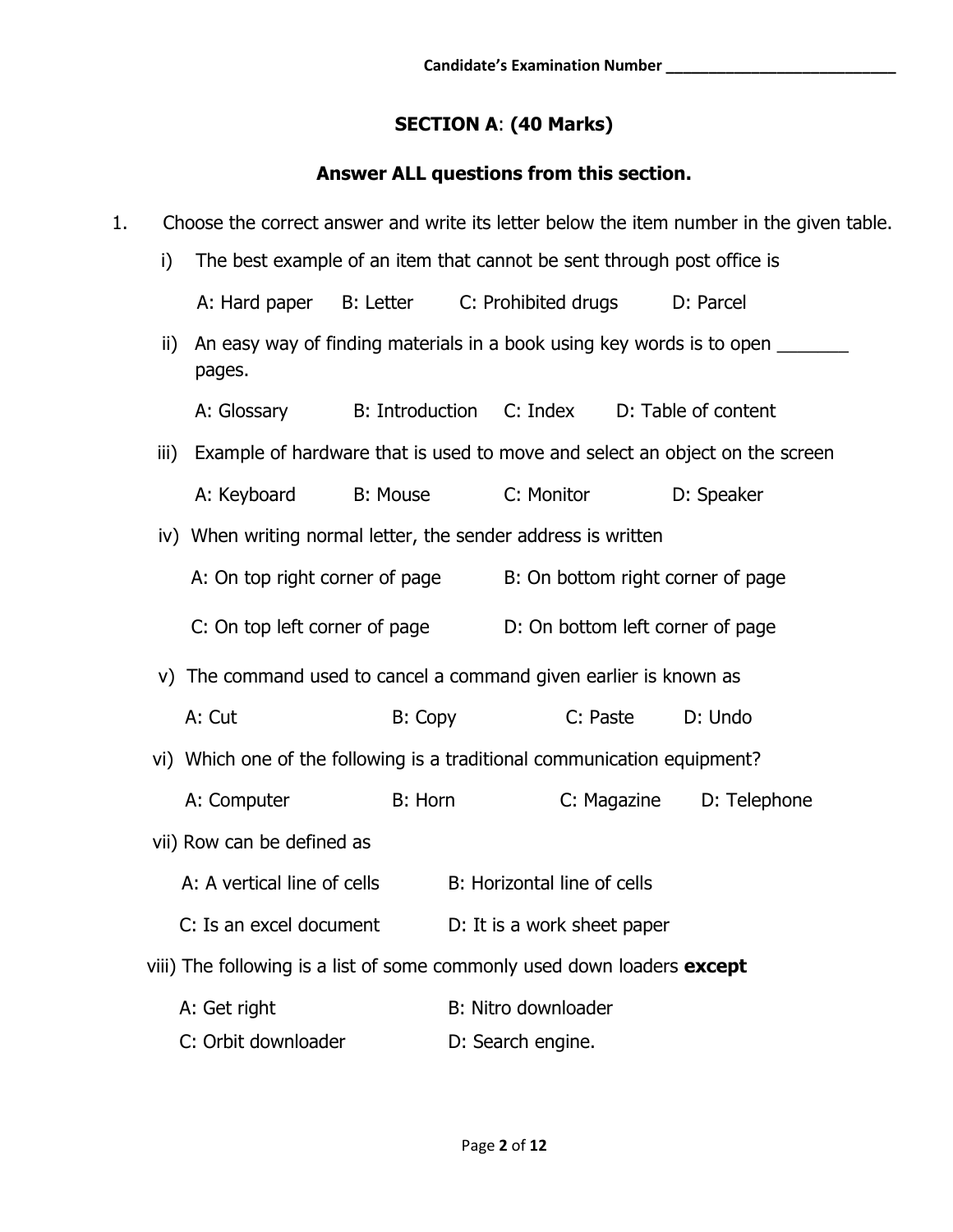- ix) It is used to select a channel in the radio receiver.
	- A: Antenna B: Meter band display
	- C: Speaker D: Turning button
- x) The useful material for making an antenna is

| A: Aluminium bars | B: Iron rods | C: Plastic | D: Wood |
|-------------------|--------------|------------|---------|
|-------------------|--------------|------------|---------|

#### **Answers**

| jj. | iii | $\vert$ iv $\vert$ v $\vert$ | vi   vii | viii l | ix |  |
|-----|-----|------------------------------|----------|--------|----|--|
|     |     |                              |          |        |    |  |

- 2. Write **T** for a true statement and **F** for a false statement in a given table.
	- i) We can use remote control to TURN ON or TURN OFF a television.
	- ii) Electronic mail is the slowest and most expensive means of communication.
	- iii) Internet is a largest network of computers.
	- iv) Operating system allows us to talk with computer.
	- v) A brochure is a set of printed pages that are bound together inside a cover.
	- vi) Monitor is also called brain of computer, it controls all functions of computer.
	- vii) Low sound volume from a radio receiver may cause sound pollution.
	- viii) Charging of a mobile phone in a closed container is a potential to a fire hazard.
	- ix) Outdoor antenna is located on the top of television set.
	- x) If the registered item is not collected after some specified time, storage charges will have to be paid by the recipient.

#### **Answers**

| . . | $111 -$<br> |  | . .<br>VI | vii | viii | IA. |  |
|-----|-------------|--|-----------|-----|------|-----|--|
|     |             |  |           |     |      |     |  |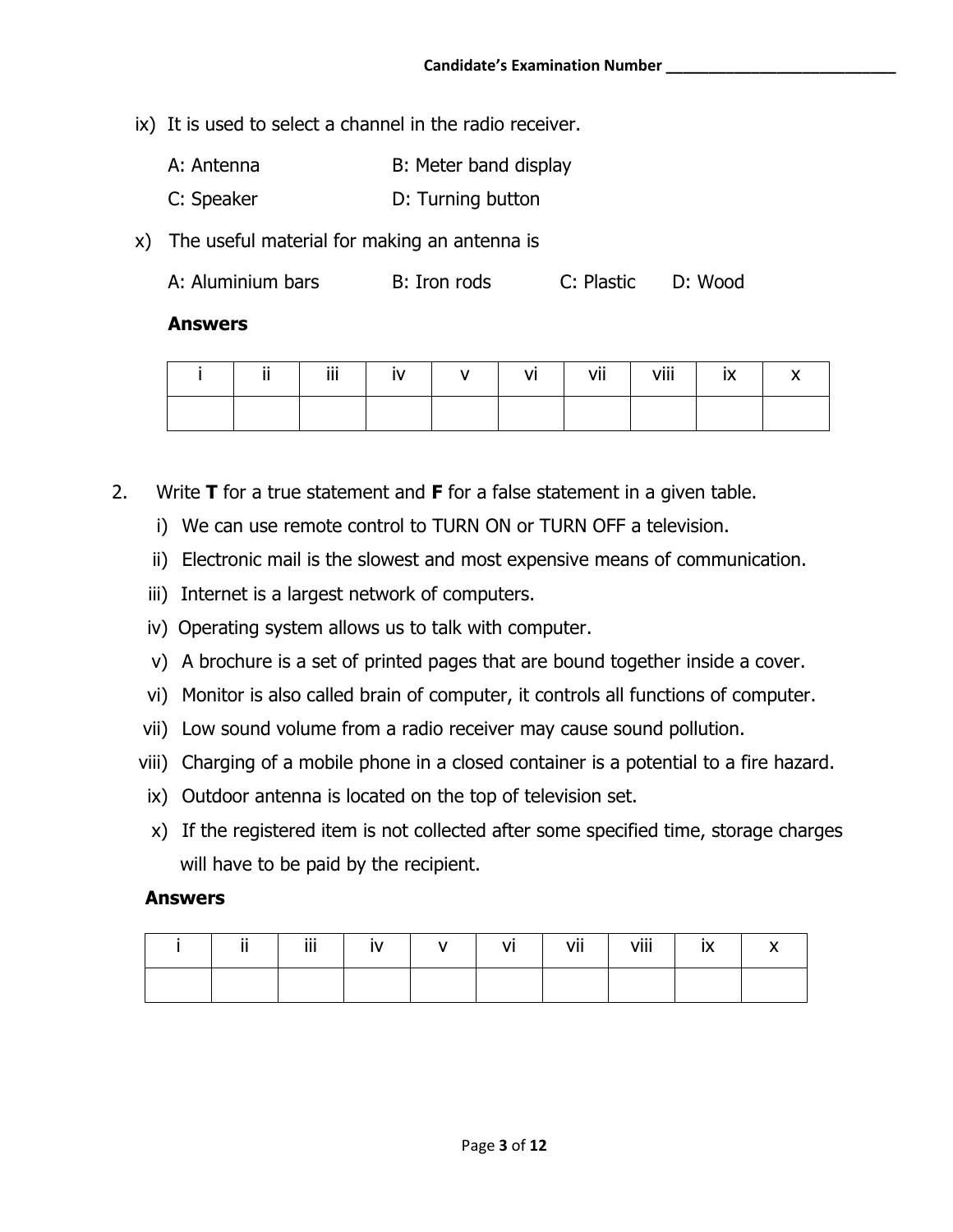3. Match the symbol in **LIST A** with the meaning of the symbol in **LIST B** by writing the letter of the correct response below the item number in the given table.

|       | <b>LIST A</b> | <b>LIST B</b>        |
|-------|---------------|----------------------|
|       |               | A. www.altavista.com |
| i.    |               | B. www.yahoo.com     |
|       |               | C. www.aoL.com       |
| ii.   |               | D. www. msn.com      |
|       |               | E. www. Netscape.com |
| iii.  |               | F. www.bing.com      |
|       |               | G. Repeat paste      |
| iv.   |               | H. www.lycos.com     |
|       |               | I. Bold              |
| v.    |               | J. www.Google .com   |
|       |               | K. www.ask.com       |
| vi.   |               | L. Website           |
|       |               | M. Undo              |
| vii.  |               | N. Close             |
|       |               | O. www.hotmail       |
| viii. |               | P. Window 10         |
| ix    |               |                      |
| X     |               |                      |

#### **Answers**

| $\cdot$ . | iii | ÎV. | $VI$ $I$ | vii | viii |  |
|-----------|-----|-----|----------|-----|------|--|
|           |     |     |          |     |      |  |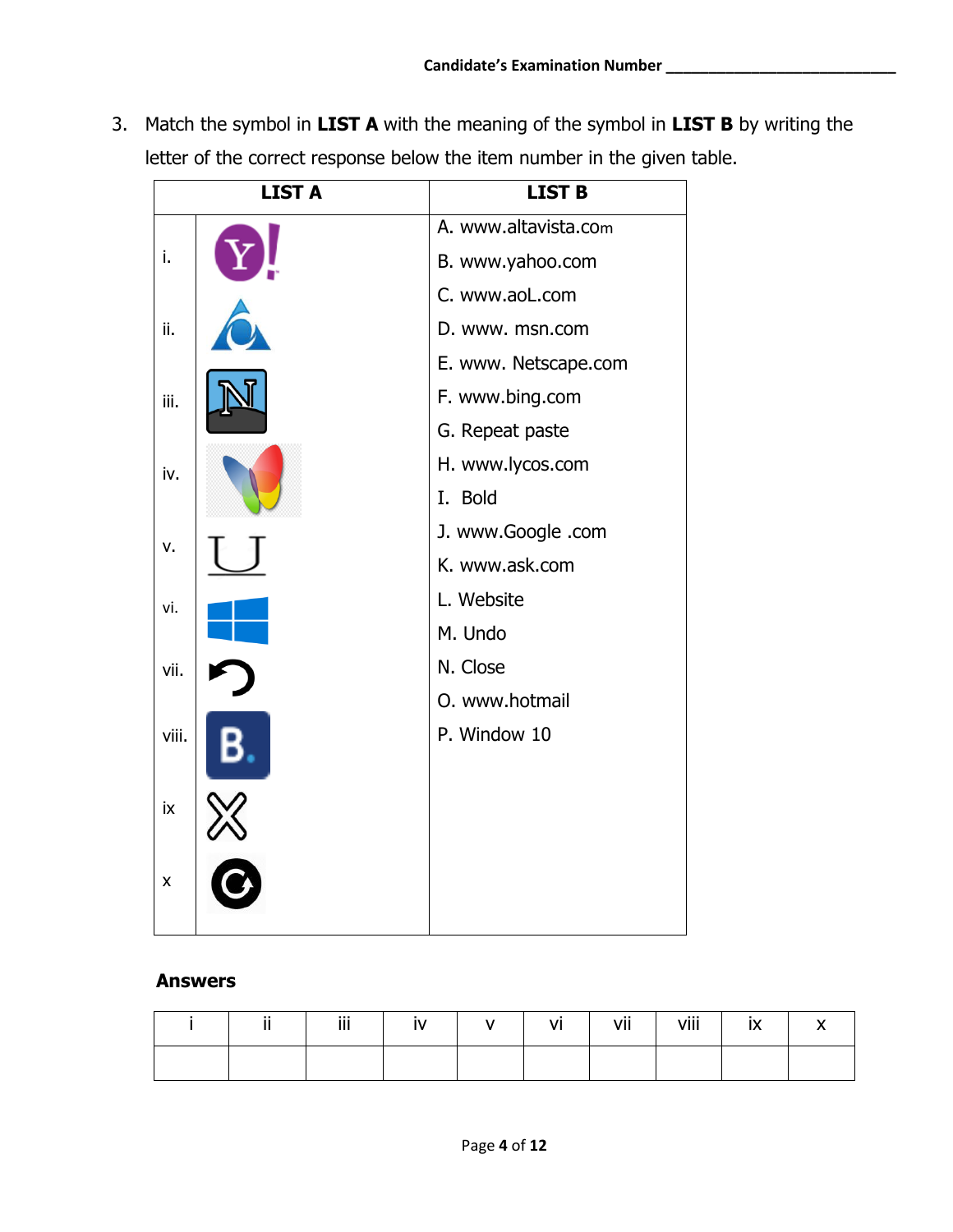#### 4. Fill the blanks

- i) Making changes and correction in the text is known as ------------------------
- ii) You can use the ---------------------- to delete the unwanted text.
- iii) We use ---------------------------- to search different channels.
- iv) Aerial, Times News Roman are example of ---------------------------------
- v) ---------------------- have special books for children.
- vi) Undo is used to cancel a ----------------------------- given earlier.
- vii) There are ----------------- types of text alignment.
- viii) A spread sheet is a grid of columns and -------------------------.
- ix) A program used to calculate and perform financial analysis is known as --------------
- x) ---------------- is an example of web browser.

#### **SECTION B: (30 Marks)**

#### **Answer ALL questions from this section.**

 $\_$  ,  $\_$  ,  $\_$  ,  $\_$  ,  $\_$  ,  $\_$  ,  $\_$  ,  $\_$  ,  $\_$  ,  $\_$  ,  $\_$  ,  $\_$  ,  $\_$  ,  $\_$  ,  $\_$  ,  $\_$  ,  $\_$  ,  $\_$  ,  $\_$  ,  $\_$  ,  $\_$  ,  $\_$  ,  $\_$  ,  $\_$  ,  $\_$  ,  $\_$  ,  $\_$  ,  $\_$  ,  $\_$  ,  $\_$  ,  $\_$  ,  $\_$  ,  $\_$  ,  $\_$  ,  $\_$  ,  $\_$  ,  $\_$  ,

 $\_$  ,  $\_$  ,  $\_$  ,  $\_$  ,  $\_$  ,  $\_$  ,  $\_$  ,  $\_$  ,  $\_$  ,  $\_$  ,  $\_$  ,  $\_$  ,  $\_$  ,  $\_$  ,  $\_$  ,  $\_$  ,  $\_$  ,  $\_$  ,  $\_$  ,  $\_$  ,  $\_$  ,  $\_$  ,  $\_$  ,  $\_$  ,  $\_$  ,  $\_$  ,  $\_$  ,  $\_$  ,  $\_$  ,  $\_$  ,  $\_$  ,  $\_$  ,  $\_$  ,  $\_$  ,  $\_$  ,  $\_$  ,  $\_$  ,

\_\_\_\_\_\_\_\_\_\_\_\_\_\_\_\_\_\_\_\_\_\_\_\_\_\_\_\_\_\_\_\_\_\_\_\_\_\_\_\_\_\_\_\_\_\_\_\_\_\_\_\_\_\_\_\_\_\_\_\_\_\_\_\_\_\_\_

 $\_$  ,  $\_$  ,  $\_$  ,  $\_$  ,  $\_$  ,  $\_$  ,  $\_$  ,  $\_$  ,  $\_$  ,  $\_$  ,  $\_$  ,  $\_$  ,  $\_$  ,  $\_$  ,  $\_$  ,  $\_$  ,  $\_$  ,  $\_$  ,  $\_$  ,  $\_$  ,  $\_$  ,  $\_$  ,  $\_$  ,  $\_$  ,  $\_$  ,  $\_$  ,  $\_$  ,  $\_$  ,  $\_$  ,  $\_$  ,  $\_$  ,  $\_$  ,  $\_$  ,  $\_$  ,  $\_$  ,  $\_$  ,  $\_$  ,

 $\_$  ,  $\_$  ,  $\_$  ,  $\_$  ,  $\_$  ,  $\_$  ,  $\_$  ,  $\_$  ,  $\_$  ,  $\_$  ,  $\_$  ,  $\_$  ,  $\_$  ,  $\_$  ,  $\_$  ,  $\_$  ,  $\_$  ,  $\_$  ,  $\_$  ,  $\_$  ,  $\_$  ,  $\_$  ,  $\_$  ,  $\_$  ,  $\_$  ,  $\_$  ,  $\_$  ,  $\_$  ,  $\_$  ,  $\_$  ,  $\_$  ,  $\_$  ,  $\_$  ,  $\_$  ,  $\_$  ,  $\_$  ,  $\_$  ,

 $\overline{\phantom{a}}$  , and the contribution of the contribution of the contribution of the contribution of the contribution of the contribution of the contribution of the contribution of the contribution of the contribution of the

 $\_$  ,  $\_$  ,  $\_$  ,  $\_$  ,  $\_$  ,  $\_$  ,  $\_$  ,  $\_$  ,  $\_$  ,  $\_$  ,  $\_$  ,  $\_$  ,  $\_$  ,  $\_$  ,  $\_$  ,  $\_$  ,  $\_$  ,  $\_$  ,  $\_$  ,  $\_$  ,  $\_$  ,  $\_$  ,  $\_$  ,  $\_$  ,  $\_$  ,  $\_$  ,  $\_$  ,  $\_$  ,  $\_$  ,  $\_$  ,  $\_$  ,  $\_$  ,  $\_$  ,  $\_$  ,  $\_$  ,  $\_$  ,  $\_$  ,

\_\_\_\_\_\_\_\_\_\_\_\_\_\_\_\_\_\_\_\_\_\_\_\_\_\_\_\_\_\_\_\_\_\_\_\_\_\_\_\_\_\_\_\_\_\_\_\_\_\_\_\_\_\_\_\_\_\_\_\_\_\_\_\_\_\_\_\_\_\_

- 5. a) Define the following terms,
	- i) Publication
	- ii) Book

b) Mention any three (3) examples of publications.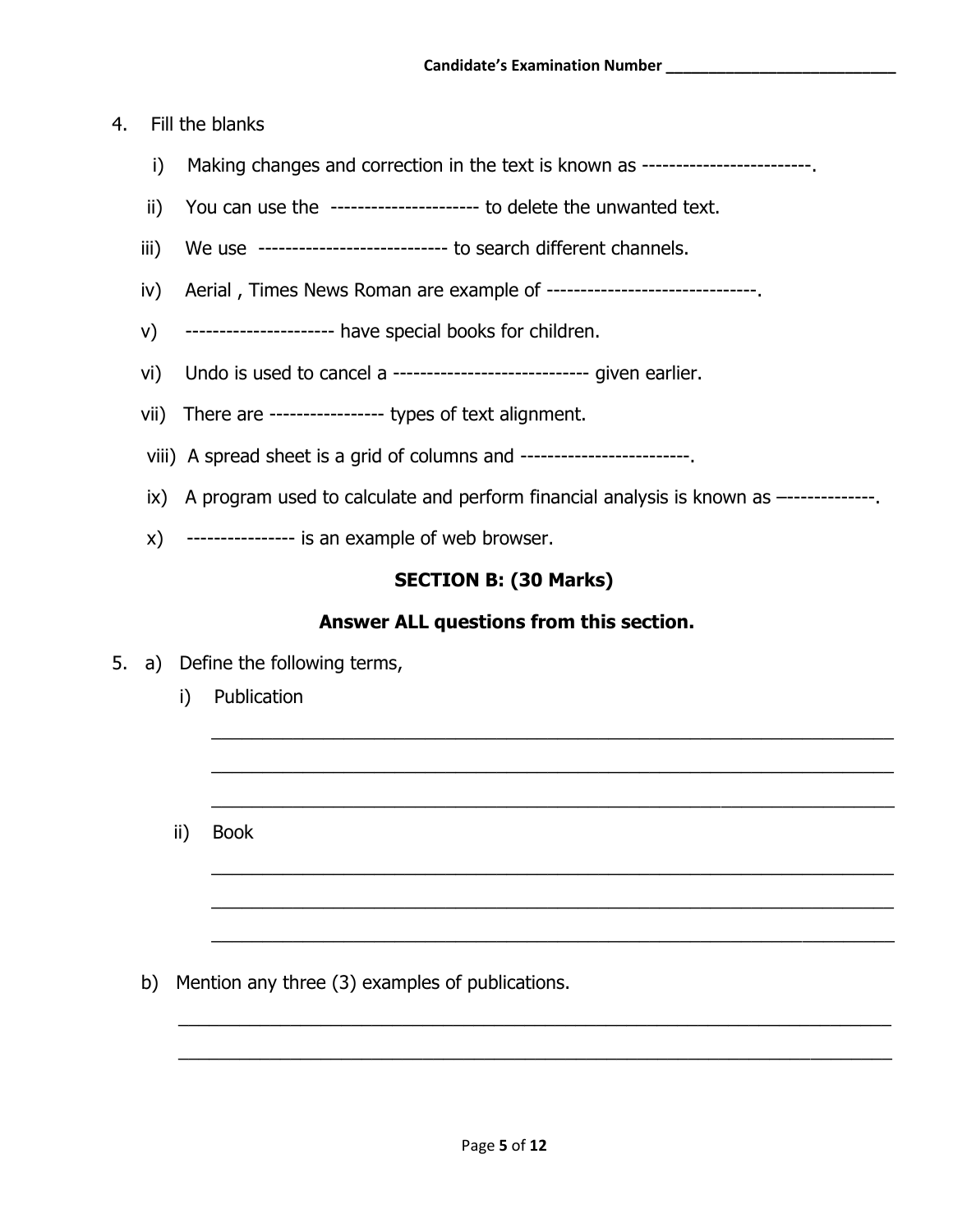|    |    | 6. a) Briefly explain the term search engine.            |  |  |  |  |  |  |
|----|----|----------------------------------------------------------|--|--|--|--|--|--|
|    | b) | Name four (4) importance of search engine.               |  |  |  |  |  |  |
| 7. | a) | Define the following terms,<br>Computer<br>i)            |  |  |  |  |  |  |
|    |    | Computer icon<br>$\mathsf{ii}$                           |  |  |  |  |  |  |
|    | b) | List down any three (3) basic elements of a computer.    |  |  |  |  |  |  |
| 8. | a) | Give two (2) differences between a radio and television. |  |  |  |  |  |  |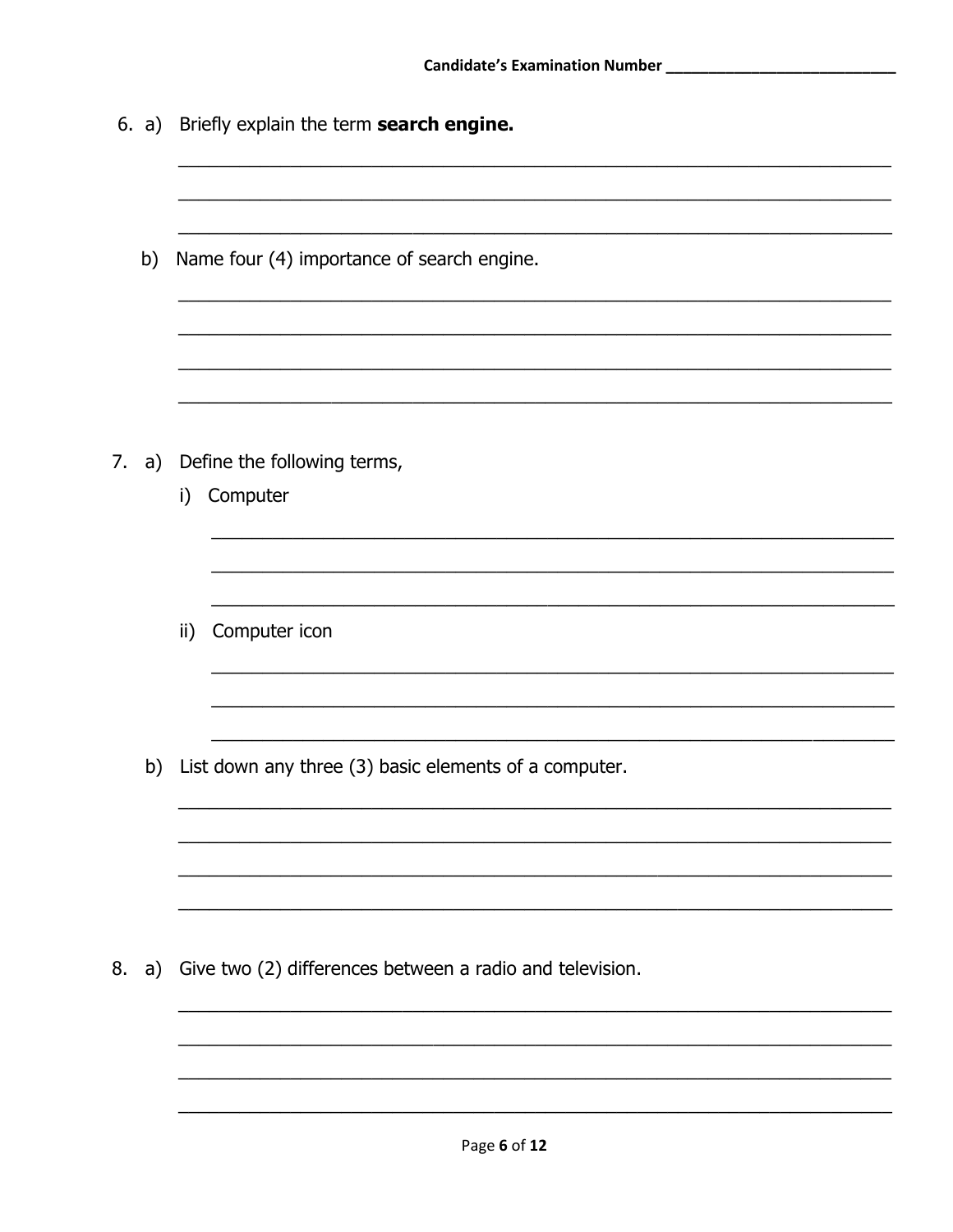|    |     | b) Mention any two (2) parts of a radio call.                                                |
|----|-----|----------------------------------------------------------------------------------------------|
| 9. |     | a) i) Define the term communication.                                                         |
|    | ii) | Identify any two (2) places where mobile phones should not be used.                          |
|    |     | b) Explain why the emergence telephone numbers are important? (Give two reasons)             |
|    |     | 10. a) Who is a payee?                                                                       |
|    |     | b) Identify any four (4) information that are supposed to be filled in the money order form. |
|    |     |                                                                                              |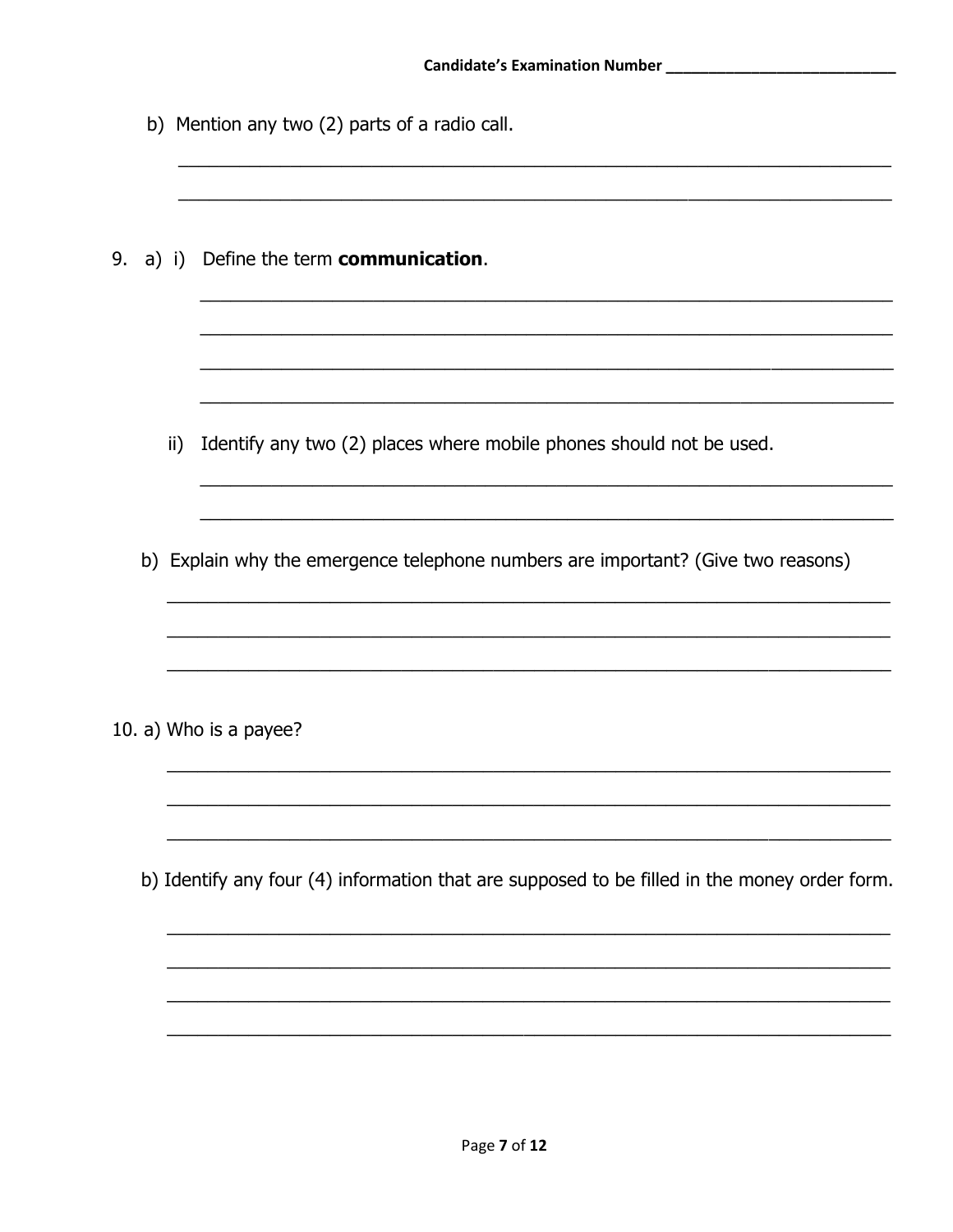# **SECTION C: (30 Marks)**

## Answer any THREE (3) questions from this section.

|               |               | 11. a) Define the following terms,                                          |
|---------------|---------------|-----------------------------------------------------------------------------|
|               | i)            | Spread sheet                                                                |
|               |               |                                                                             |
|               | $\mathsf{ii}$ | Microsoft excel                                                             |
|               |               |                                                                             |
| b)            |               | Briefly explain the steps to be followed if you want to open a spreadsheet. |
|               |               |                                                                             |
|               |               |                                                                             |
|               |               |                                                                             |
| $\mathsf{c})$ |               | Identify the steps to be followed if you want to align the text at centre.  |
|               |               |                                                                             |
|               |               |                                                                             |
|               |               |                                                                             |
|               |               |                                                                             |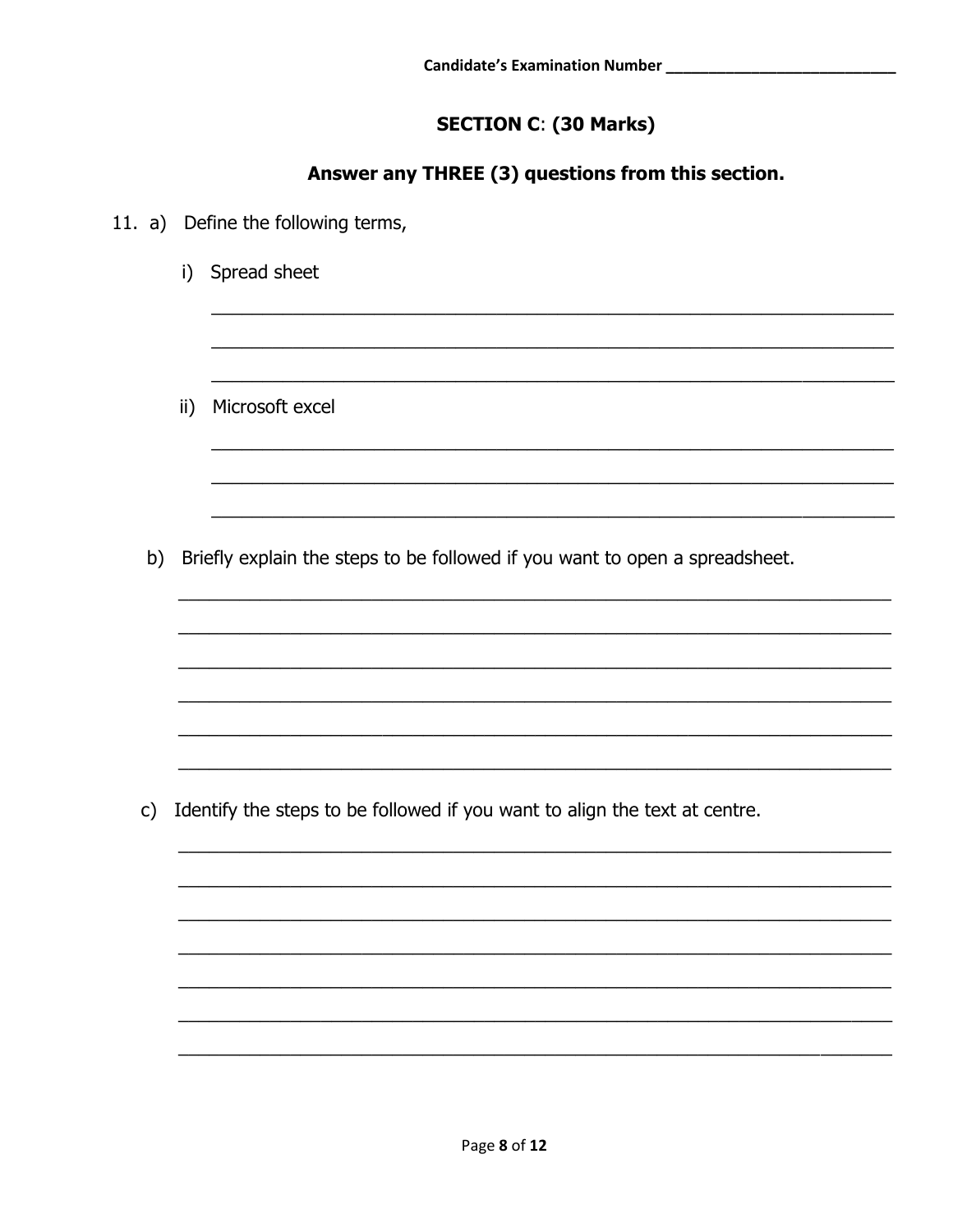$12. a)$ Distinguish between Studio and Control room.

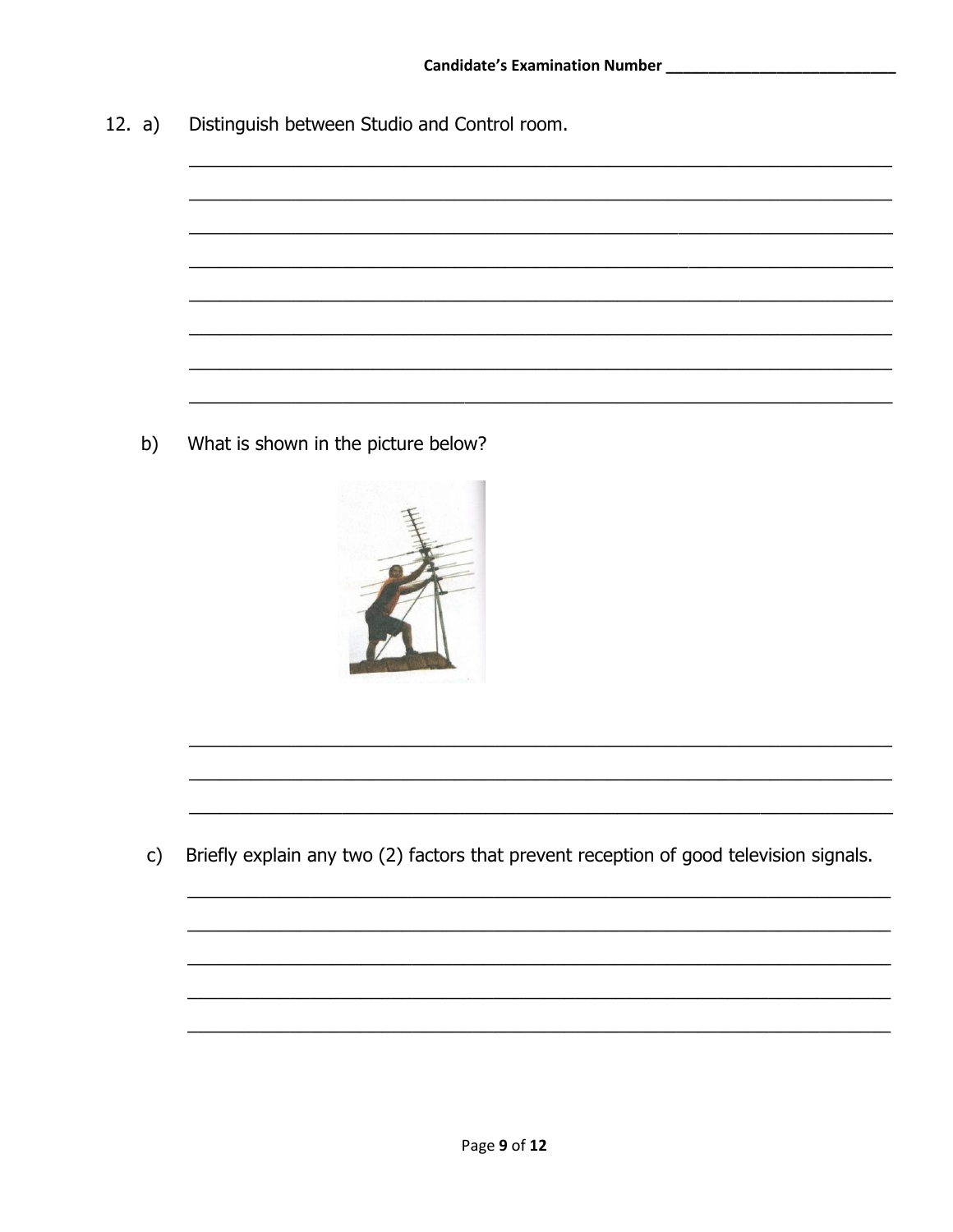| 13. a) | $\left  \right $ | Define the term internet.                                                              |
|--------|------------------|----------------------------------------------------------------------------------------|
|        |                  |                                                                                        |
|        |                  |                                                                                        |
|        | ii)              | Briefly explain any three (3) applications of internet.                                |
|        |                  |                                                                                        |
|        |                  |                                                                                        |
|        |                  | b) i) Define the term attachment.                                                      |
|        |                  |                                                                                        |
|        |                  |                                                                                        |
|        | $\mathsf{ii}$    | Why is it important to have up-to-date antivirus software in your computer?            |
|        |                  |                                                                                        |
|        |                  |                                                                                        |
|        |                  |                                                                                        |
|        |                  | c) Write down any three (3) examples of files that you can send in an e- mail message. |
|        |                  |                                                                                        |
|        |                  |                                                                                        |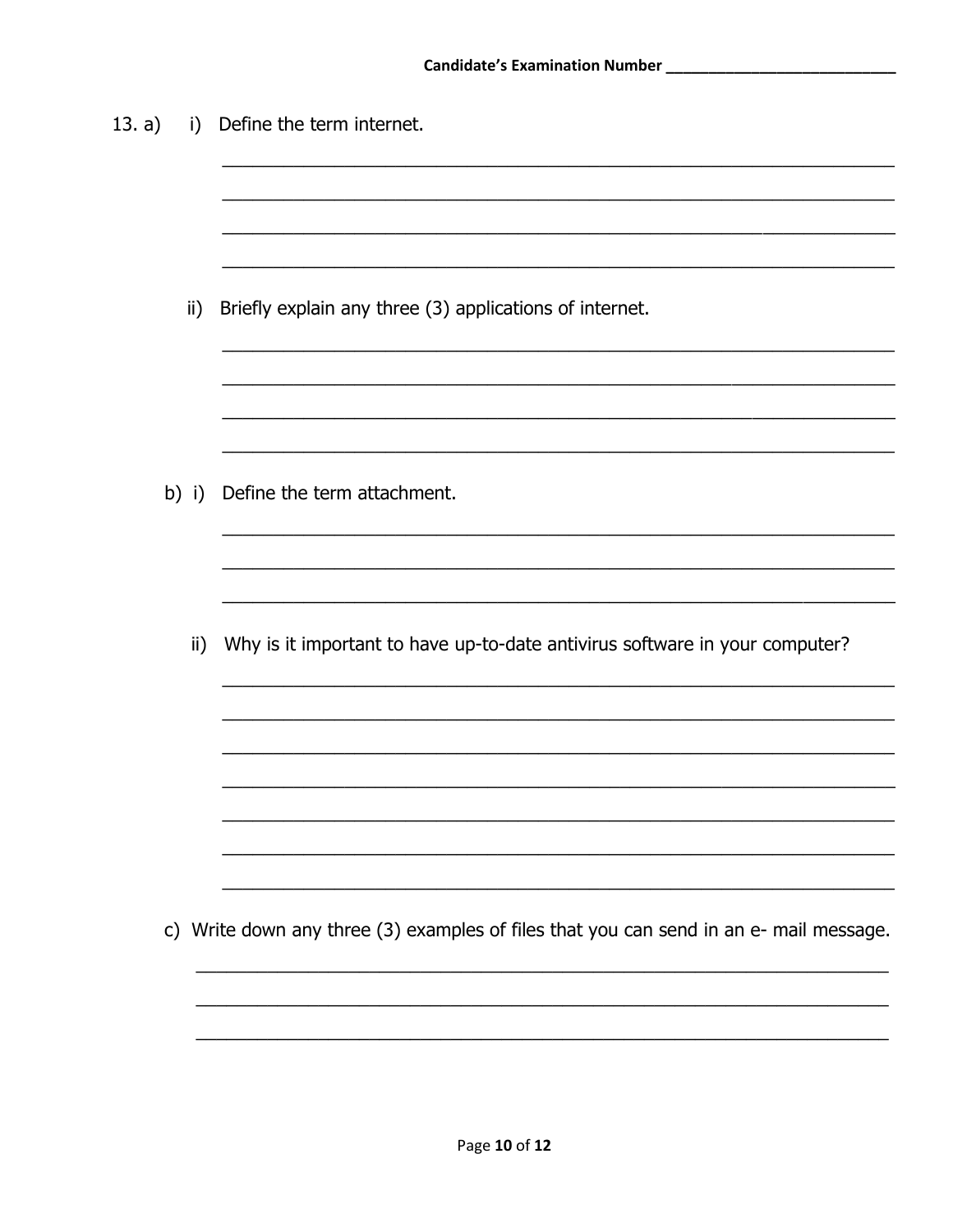| 14.      |               | a) Explain any three (3) applications of posters.                                     |
|----------|---------------|---------------------------------------------------------------------------------------|
|          |               |                                                                                       |
|          |               |                                                                                       |
|          | b)            | Explain why is the table of contents in a pamphlet important?                         |
|          |               |                                                                                       |
|          | $\mathsf{c})$ | Distinguish between the following                                                     |
|          |               | An author and editor<br>i)                                                            |
|          |               |                                                                                       |
|          |               |                                                                                       |
|          |               | ii) Pamphleteer and publisher                                                         |
|          |               |                                                                                       |
|          |               |                                                                                       |
|          |               |                                                                                       |
| 15. $a)$ |               | Give one (1) difference between manual type document and electronic type<br>document. |